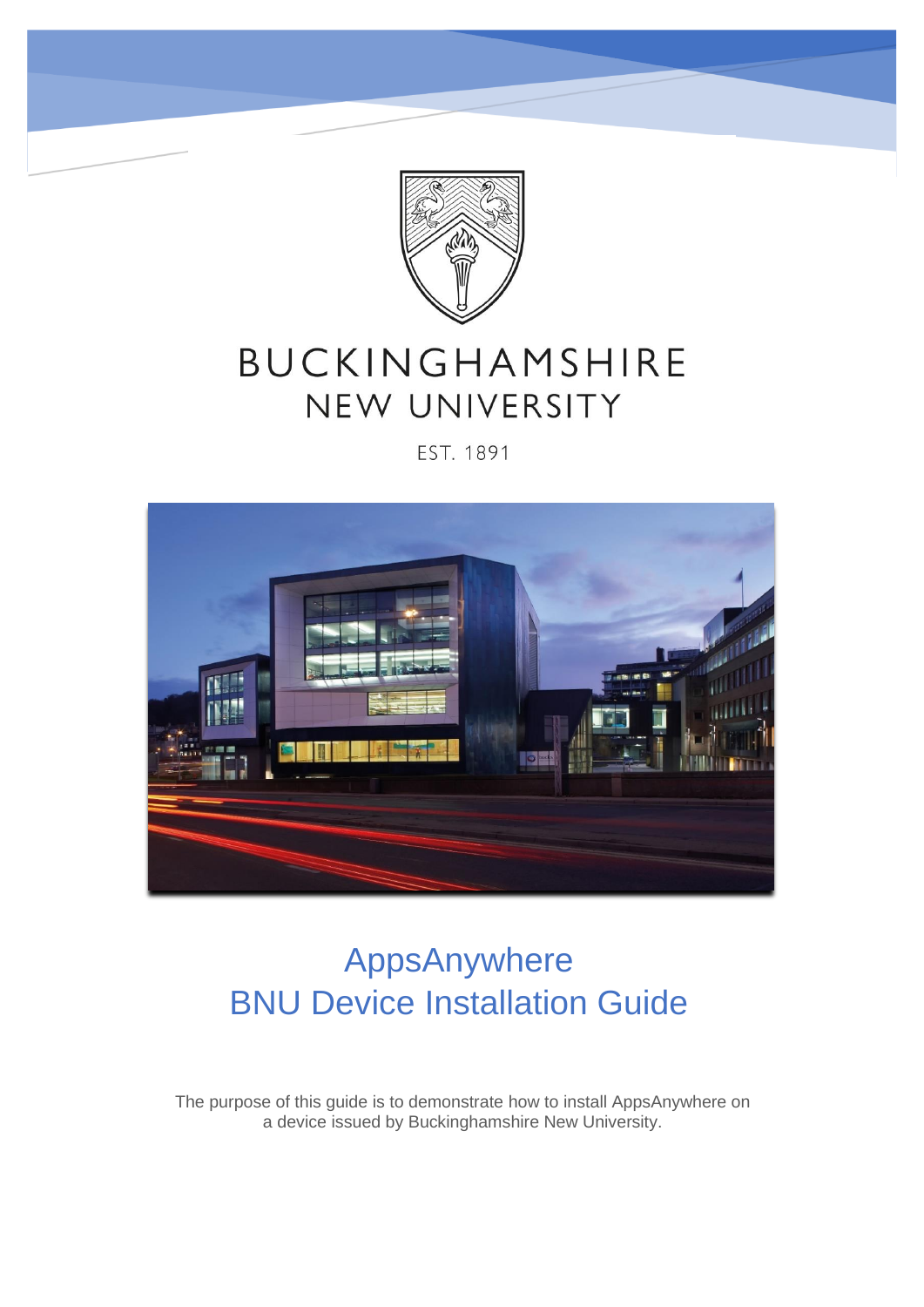

## **Table of Contents**

#### **Click the heading to jump to a section below:**

<span id="page-1-0"></span>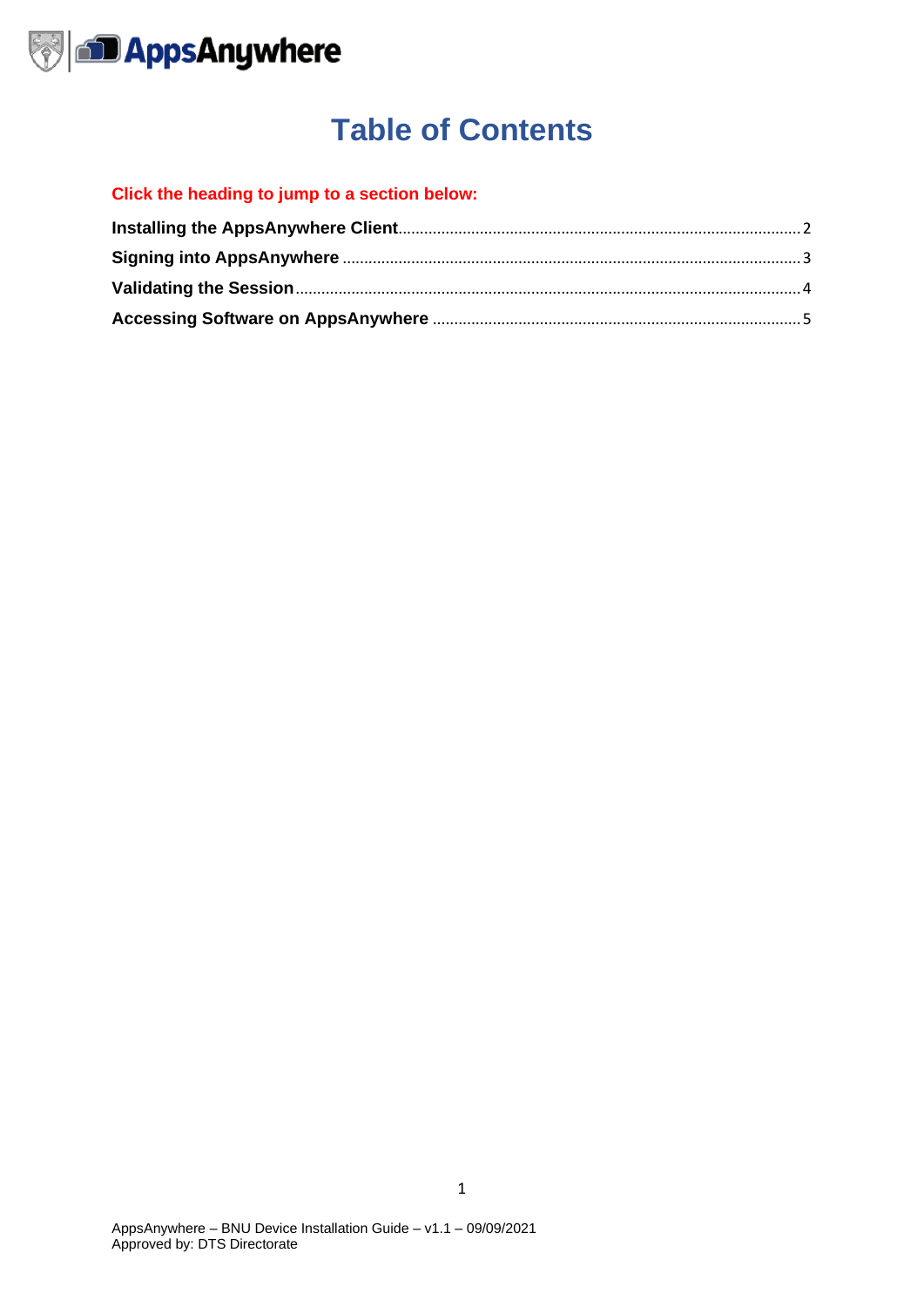

#### **Installing the AppsAnywhere Client**

<span id="page-2-0"></span>In order to load software from AppsAnywhere on a device issued from the university we will need to install the AppsAnywhere client from the Software Center. Please see the guidance below on how to do this:

1. Search for the '**Software Center'** using the Windows search function in the bottomleft hand corner of your desktop toolbar, like so:



2. Click on the **Software Center** App that appears in the new window at the top:

| <b>Web</b><br>All<br>Documents<br>More $\blacktriangledown$<br>Apps | Á۲<br>$\cdots$  |  |  |  |  |
|---------------------------------------------------------------------|-----------------|--|--|--|--|
| Best match                                                          |                 |  |  |  |  |
| <b>Software Center</b><br>App                                       |                 |  |  |  |  |
| Search work and web                                                 | Software Center |  |  |  |  |
| software center - See work and web<br>ρ<br>results                  | App             |  |  |  |  |

3. In the '**Applications**' tab, locate and click on the '**AppsAnywhere Client**':

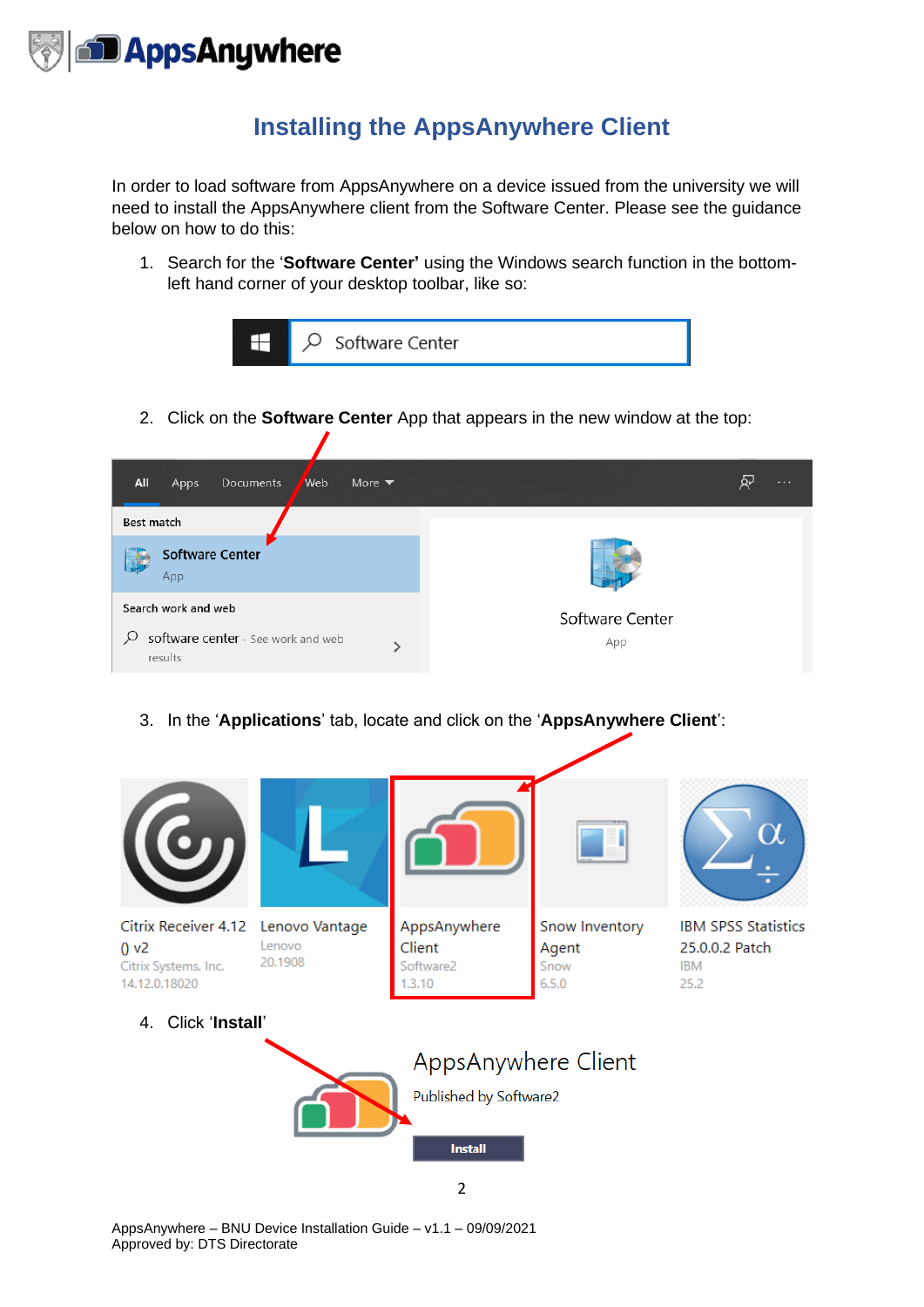

### **Signing into AppsAnywhere**

<span id="page-3-0"></span>Now that we have successfully installed the AppsAnywhere client, we are able to navigate to the website and sign in:

- 1. Visit the AppsAnywhere website via the following link below: <https://appsanywhere.bucks.ac.uk/login>
- 2. Proceed to sign into AppsAnywhere via either of the two options below:



**NOTE:** You will need to sign in using your University email + your standard password E.g. [Joe.Bloggs@bucks.ac.uk.](mailto:Joe.Bloggs@bucks.ac.uk)

When signed in, you will be met with the following screen:

### **Welcome to AppsAnywhere**

It's my first time using AppsAnywhere on this device. Let's go.

I've already used AppsAnywhere on this device!

Please select '**It's my first time using AppsAnywhere on this device**'.

If you should experience any difficulty signing into AppsAnywhere or throughout the installation process, please contact the IT Service Desk who shall be able to investigate the problem for you. Our team can be contact via our email address, it @bucks.ac.uk, or via telephone call on 01494-605000 (option 1).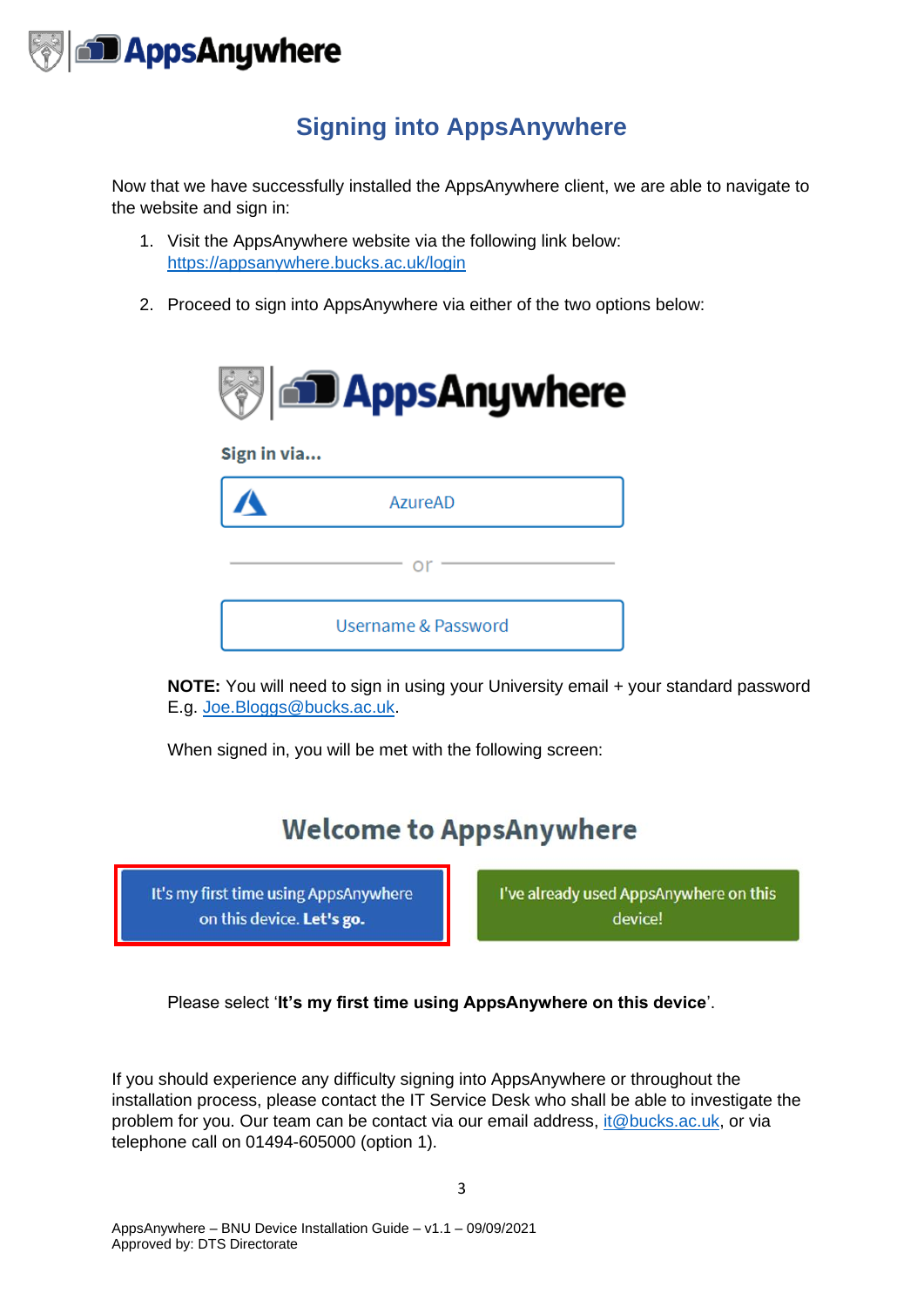

#### **Validating the Session**

<span id="page-4-0"></span>When accessing the AppsAnywhere website, it will attempt to communicate with the client that we installed previously and display the following messages:

1. The website shall attempt to validate the session as shown below:



**NOTE:** If you notice any pop-ups in your browser requesting permission to open the AppsAnywhere app, always make sure to click '**Allow**'.

2. Once complete, you should be met with this final message:



If for any reason AppsAnywhere fails to validate, you will be met with the '**Validation failed**' banner as shown below. If this occurs, ensure that you have installed the AppsAnywhere client on your University Device successfully (click **[here](#page-1-0)** to refer to the installation process). Click on '**Retry**'. If that does not solve the issue, restart your web browser andlog back into AppsAnywhere.



**Validation failed** 

ere unable to validate your device at this time. Hit 'Retry' and don't forget to accept the 'External Protocol Request'

Retry

4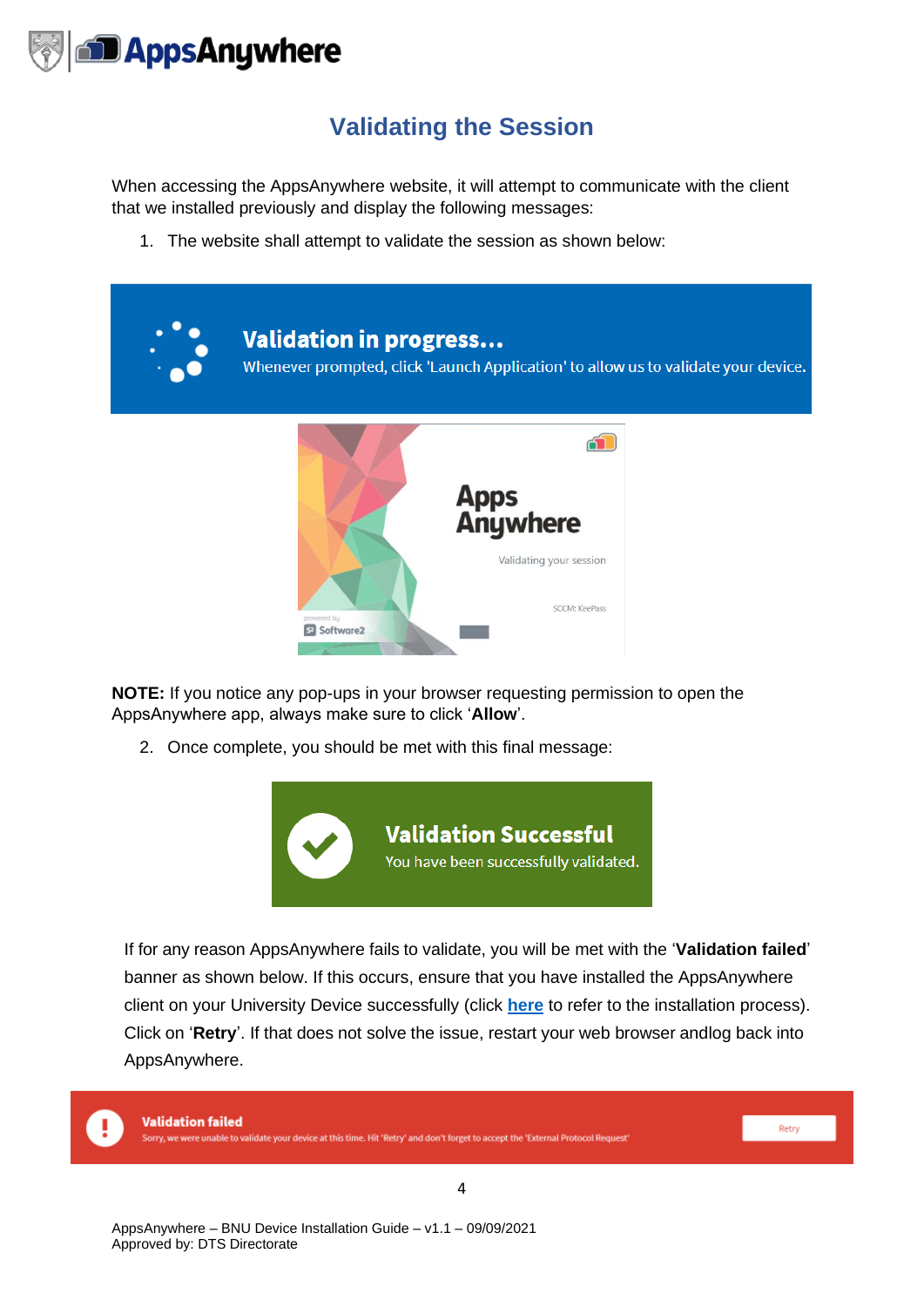

#### **Accessing Software on AppsAnywhere**

<span id="page-5-0"></span>Once the AppsAnywhere client has been installed and validated on the website, we are now able to access a plethora of software that are used for teaching and studying at Buckinghamshire New University. Please see the steps below on how to run the software:

1. Search for the software that you wish to use either using the search tool or by scrolling down the page:



2. Once you have found the app you are looking for, hover over the app and click on '**Launch**'



3. This will then begin launching the app: